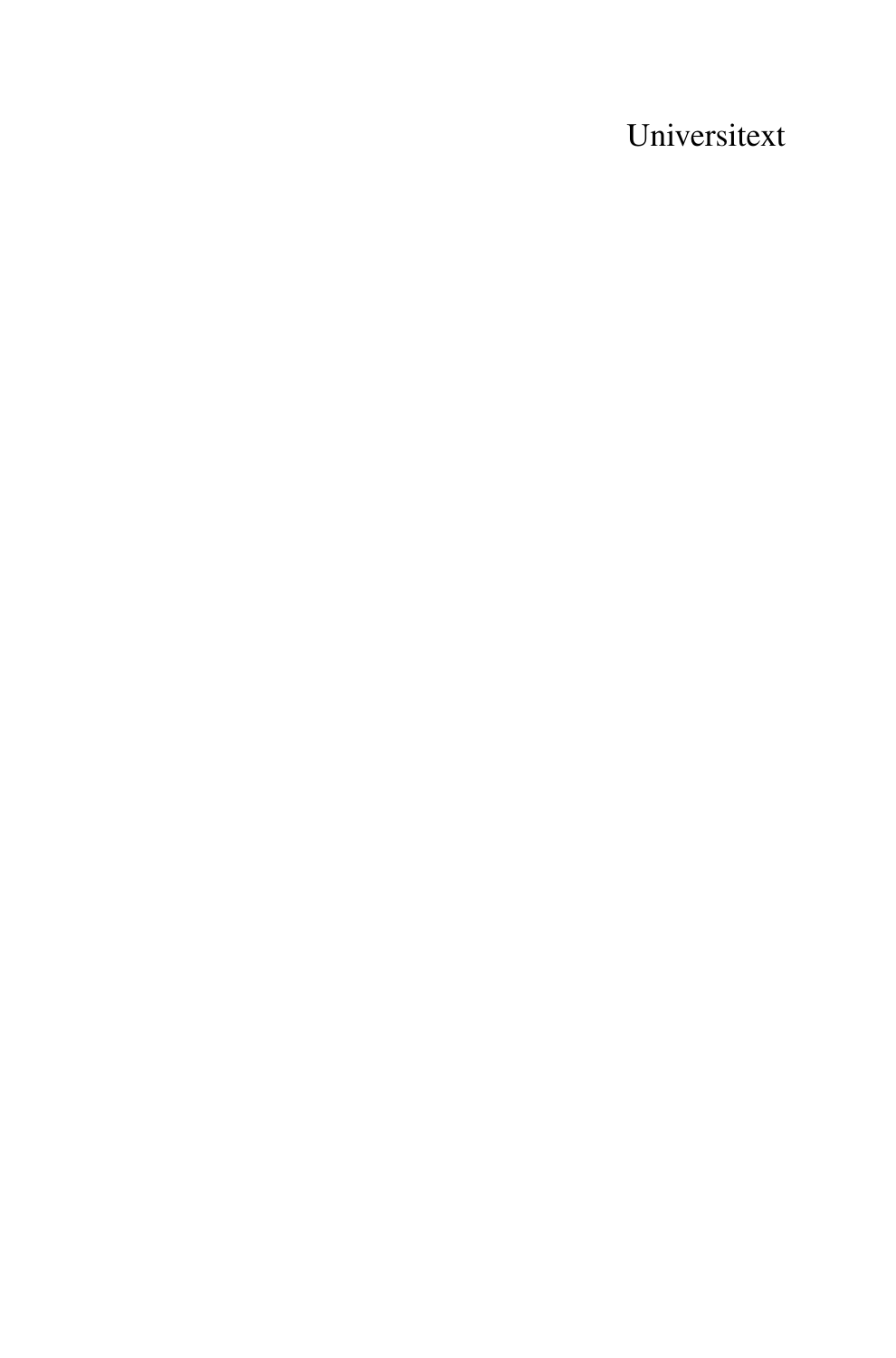### Universitext

#### **Series Editors:**

Sheldon Axler *San Francisco State University, San Francisco, CA, USA*

Vincenzo Capasso *Università degli Studi di Milano, Milan, Italy*

Carles Casacuberta *Universitat de Barcelona, Barcelona, Spain*

Angus MacIntyre *Queen Mary, University of London, London, UK*

Kenneth Ribet *University of California, Berkeley, Berkeley, CA, USA*

Claude Sabbah *CNRS, École Polytechnique, Palaiseau, France*

Endre Süli *University of Oxford, Oxford, UK*

Wojbor A. Woyczynski *Case Western Reserve University, Cleveland, OH, USA*

*Universitext* is a series of textbooks that presents material from a wide variety of mathematical disciplines at master's level and beyond. The books, often well class-tested by their author, may have an informal, personal, even experimental approach to their subject matter. Some of the most successful and established books in the series have evolved through several editions, always following the evolution of teaching curricula, into very polished texts.

Thus as research topics trickle down into graduate-level teaching, first textbooks written for new, cutting-edge courses may make their way into *Universitext*.

For further volumes: [www.springer.com/series/223](http://www.springer.com/series/223)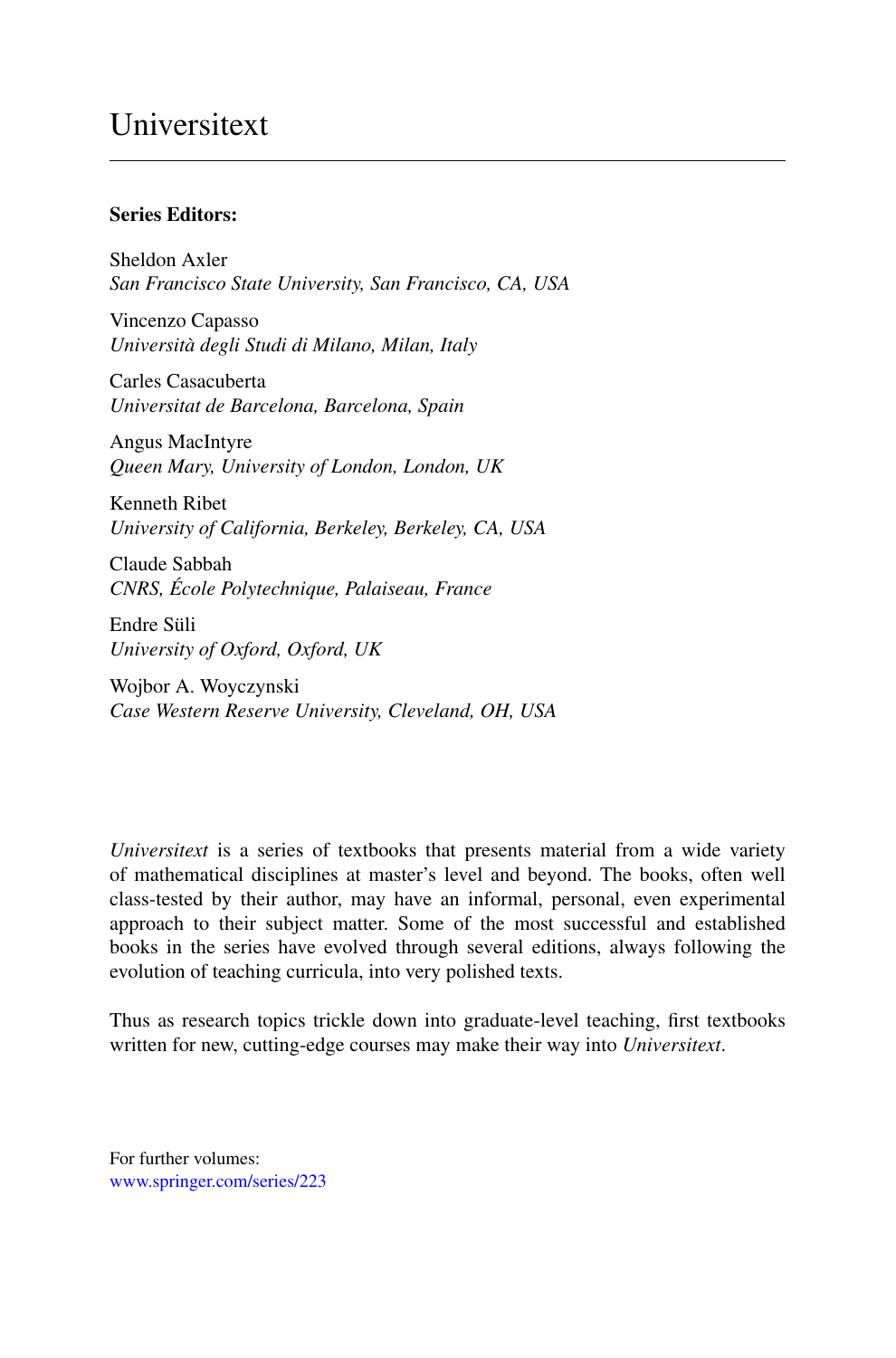Dirk van Dalen

# Logic and Structure

Fifth Edition

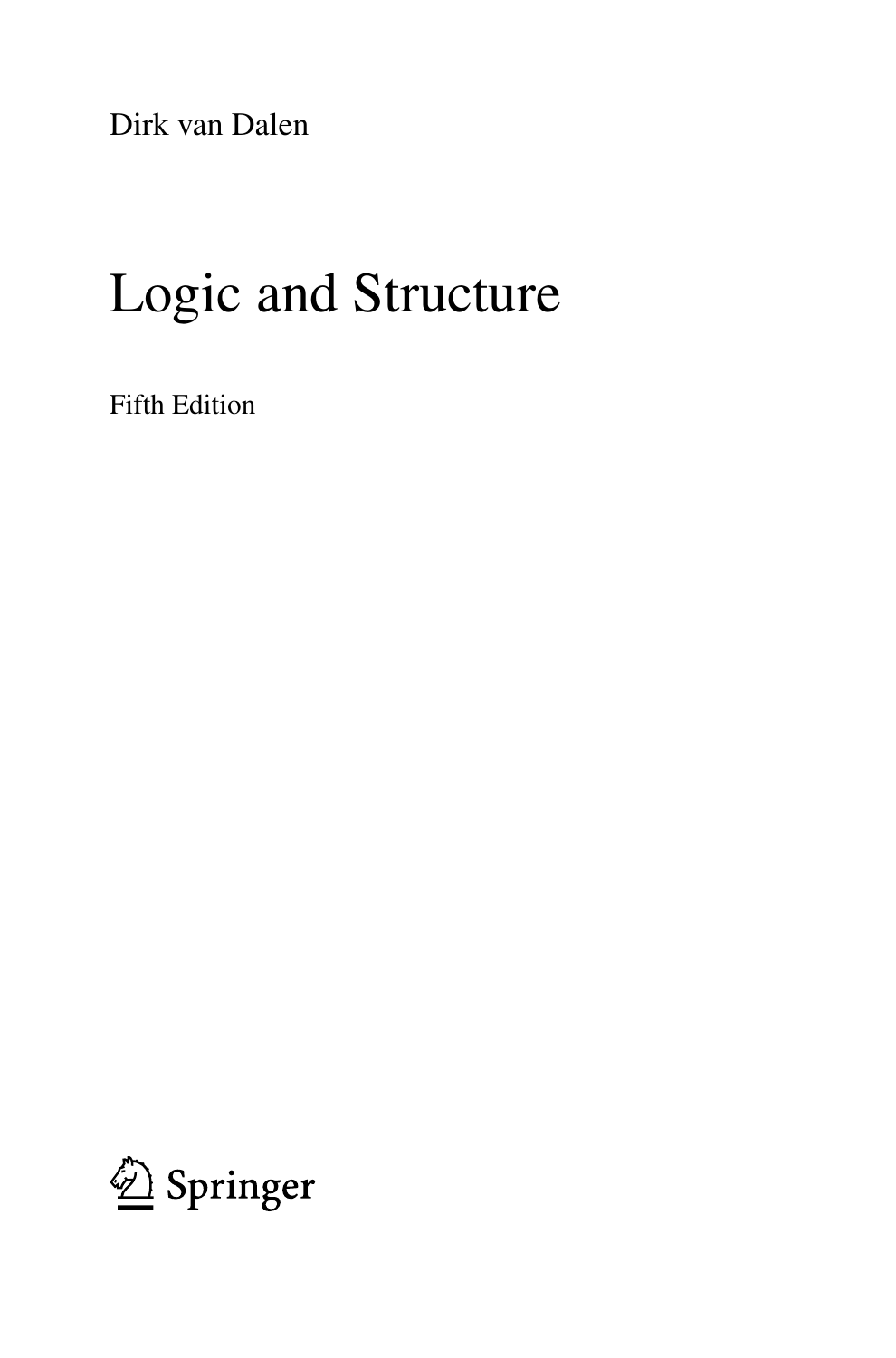Dirk van Dalen Department of Philosophy Utrecht University Utrecht, The Netherlands

Based on a previous edition of the Work:

Logic and Structure, 4th edition by Dirk van Dalen Copyright © Springer-Verlag Berlin Heidelberg 2004, 1994, 1983, 1980

ISSN 0172-5939 ISSN 2191-6675 (electronic) Universitext ISBN 978-1-4471-4557-8 ISBN 978-1-4471-4558-5 (eBook) DOI 10.1007/978-1-4471-4558-5 Springer London Heidelberg New York Dordrecht

Library of Congress Control Number: 2012953020

Mathematics Subject Classification: 03-01, 03B05, 03B10, 03B15, 03B20, 03C07, 03C20

© Springer-Verlag London 2013

This work is subject to copyright. All rights are reserved by the Publisher, whether the whole or part of the material is concerned, specifically the rights of translation, reprinting, reuse of illustrations, recitation, broadcasting, reproduction on microfilms or in any other physical way, and transmission or information storage and retrieval, electronic adaptation, computer software, or by similar or dissimilar methodology now known or hereafter developed. Exempted from this legal reservation are brief excerpts in connection with reviews or scholarly analysis or material supplied specifically for the purpose of being entered and executed on a computer system, for exclusive use by the purchaser of the work. Duplication of this publication or parts thereof is permitted only under the provisions of the Copyright Law of the Publisher's location, in its current version, and permission for use must always be obtained from Springer. Permissions for use may be obtained through RightsLink at the Copyright Clearance Center. Violations are liable to prosecution under the respective Copyright Law.

The use of general descriptive names, registered names, trademarks, service marks, etc. in this publication does not imply, even in the absence of a specific statement, that such names are exempt from the relevant protective laws and regulations and therefore free for general use.

While the advice and information in this book are believed to be true and accurate at the date of publication, neither the authors nor the editors nor the publisher can accept any legal responsibility for any errors or omissions that may be made. The publisher makes no warranty, express or implied, with respect to the material contained herein.

Printed on acid-free paper

Springer is part of Springer Science+Business Media ([www.springer.com\)](http://www.springer.com)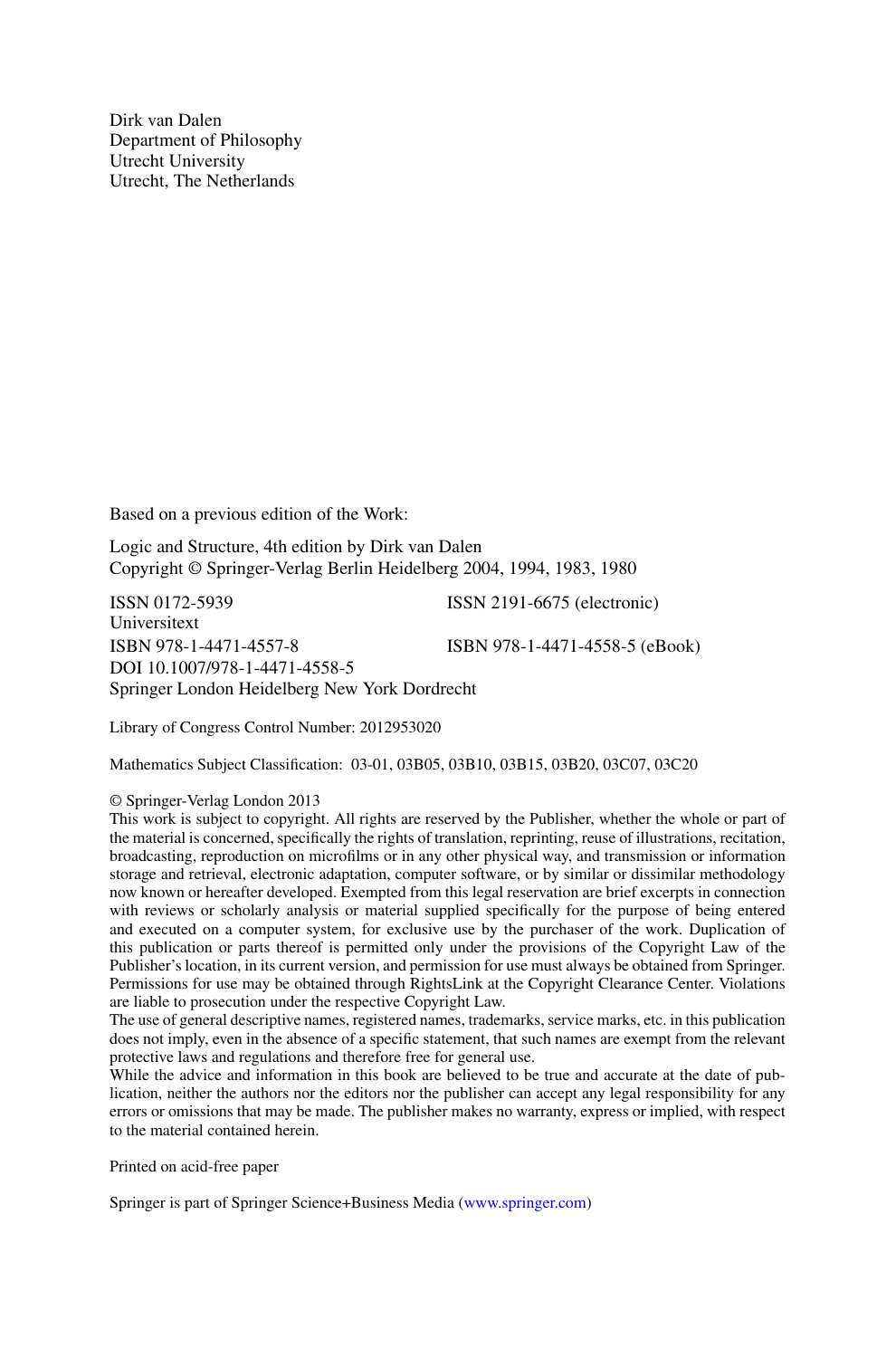#### **Preface**

Logic appears in a "sacred" and in a "profane" form; the sacred form is dominant in proof theory, the profane form in model theory. The phenomenon is not unfamiliar, one also observes this dichotomy in other areas, e.g. set theory and recursion theory. Some early catastrophes, such as the discovery of the set theoretical paradoxes (Cantor, Russell), or the definability paradoxes (Richard, Berry), make us treat a subject for some time with the utmost awe and diffidence. Sooner or later, however, people start to treat the matter in a more free and easy way. Being raised in the "sacred" tradition, my first encounter with the profane tradition was something like a culture shock. Hartley Rogers introduced me to a more relaxed world of logic by his example of teaching recursion theory to mathematicians as if it were just an ordinary course in, say, linear algebra or algebraic topology. In the course of time I have come to accept this viewpoint as the didactically sound one: before going into esoteric niceties one should develop a certain feeling for the subject and obtain a reasonable amount of plain working knowledge. For this reason this introductory text sets out in the profane vein and tends towards the sacred only at the end.

The present book has developed from courses given at the Mathematics Department of Utrecht University. The experience drawn from these courses and the reaction of the participants suggested strongly that one should not practice and teach logic in isolation. As soon as possible examples from everyday mathematics should be introduced; indeed, first-order logic finds a rich field of applications in the study of groups, rings, partially ordered sets, etc.

The role of logic in mathematics and computer science is twofold—a tool for applications in both areas, and a technique for laying the foundations. The latter role will be neglected here, we will concentrate on the daily matters of formalized (or formalizable) science. Indeed, I have opted for a practical approach—I will cover the basics of proof techniques and semantics, and then go on to topics that are less abstract. Experience has taught us that the natural deduction technique of Gentzen lends itself best to an introduction; it is close enough to actual informal reasoning to enable students to devise proofs by themselves. Hardly any artificial tricks are involved, and at the end there is the pleasing discovery that the system has striking structural properties; in particular it perfectly suits the constructive interpretation of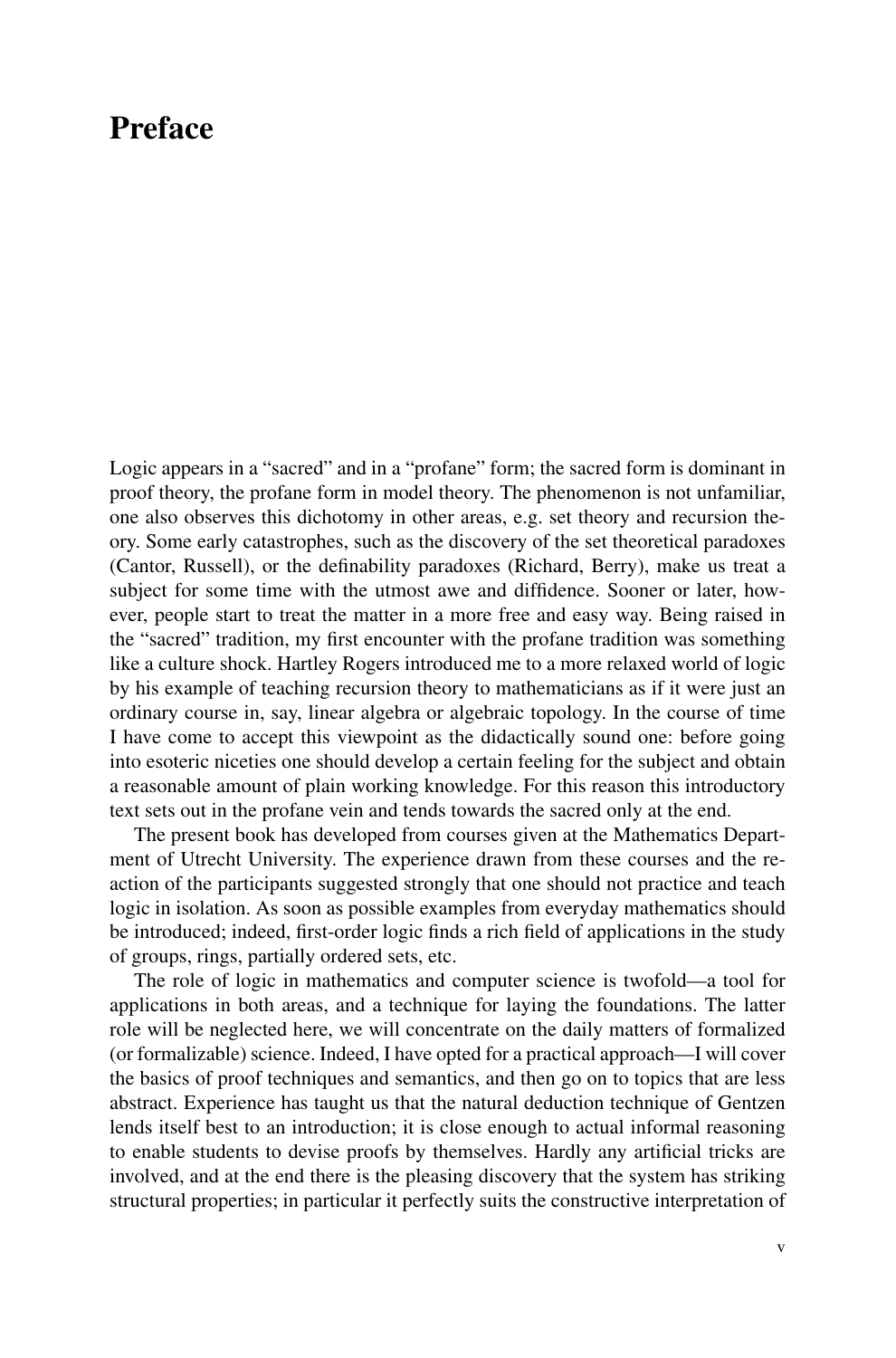logic and it allows normal forms. The latter topic has been added to this edition in view of its importance in theoretical computer science. In Chap. 4 we already have enough technical power to obtain some of the traditional and (even today) surprising model theoretic results.

The book is written for beginners without knowledge of more advanced topics; no esoteric set theory or recursion theory is required. The basic ingredients are natural deduction and semantics, and the latter is presented in constructive and classical form.

In Chap. 6 intuitionistic logic is treated on the basis of natural deduction without the rule of reductio ad absurdum, and of Kripke semantics. Intuitionistic logic has gradually freed itself from the image of eccentricity and now it is recognized for its usefulness in e.g. topos theory and type theory; hence its inclusion in an introductory text is fully justified. The chapter on normalization has been added for the same reasons; normalization plays an important role in certain parts of computer science. Traditionally normalization (and cut elimination) belong to proof theory, but gradually applications in other areas have been introduced. In Chap. 7 we consider only weak normalization, and a number of easy applications are given.

Various people have contributed to the shaping of the text at one time or another; Dana Scott, Jane Bridge, Henk Barendregt and Jeff Zucker have been most helpful for the preparation of the first edition. Since then many colleagues and students have spotted mistakes and suggested improvements; this edition benefited from the remarks of Eleanor McDonnell, A. Scedrov and Karst Koymans. To all of these critics and advisers I am grateful. Progress has dictated that the traditional typewriter should be replaced by more modern devices; this book has been redone in LATEX by Addie Dekker and my wife, Doke. Addie led the way with the first three sections of Chap. 2 and Doke finished the rest of the manuscript; I am indebted to both of them, especially to Doke who found time and courage to master the secrets of the LATEX trade. Thanks go to Leen Kievit for putting together the derivations and for adding the finer touches required for a LATEX manuscript. Paul Taylor's macro for proof trees has been used for the natural deduction derivations.

#### June 1994 Dirk van Dalen

The conversion to TEX has introduced a number of typos that are corrected in the present new printing. Many readers have been kind enough to send me their collection of misprints, and I am grateful to them for their help. In particular I want to thank Jan Smith, Vincenzo Scianna, A. Ursini, Mohammad Ardeshir and Norihiro Kamide. Here in Utrecht my logic classes have been very helpful; in particular Marko Hollenberg, who taught part of a course, has provided me with useful comments. Thanks go to them too.

I have used the occasion to incorporate a few improvements. The definition of "subformula" has been streamlined—together with the notion of positive and negative occurrence. There is also a small addendum on "induction on the rank of a formula".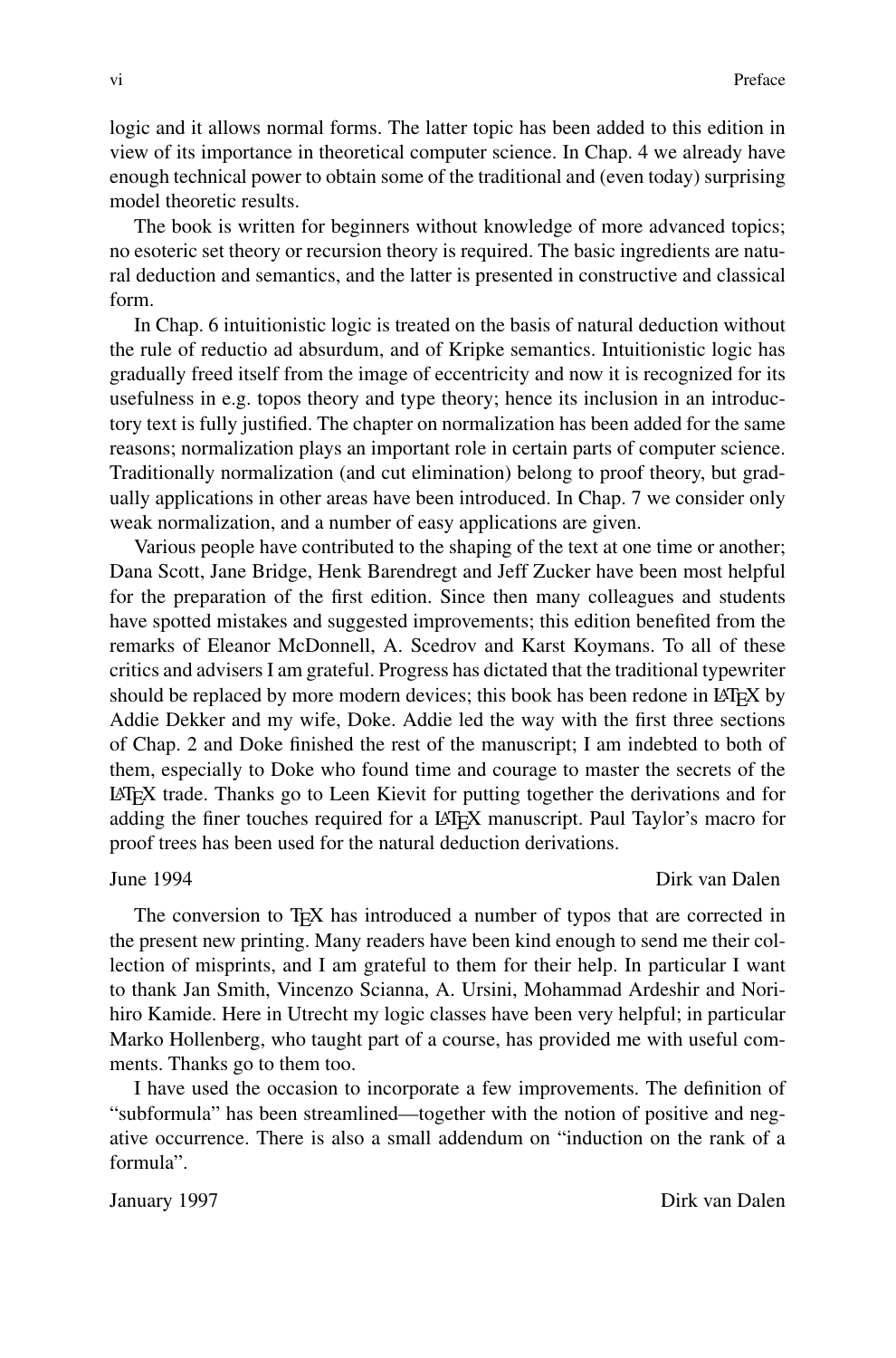At the request of users I have added a chapter on the incompleteness of arithmetic. It makes the book more self-contained, and adds useful information on basic recursion theory and arithmetic. The coding of formal arithmetic makes use of the exponential; this is not the most efficient coding, but for the heart of the argument that is not of the utmost importance. In order to avoid extra work the formal system of arithmetic contains the exponential. As the proof technique of the book is that of natural deduction, the coding of the notion of derivability is also based on it. There are of course many other approaches. The reader is encouraged to consult the literature.

The material of this chapter is by and large that of a course given in Utrecht in 1993. Students have been most helpful in commenting on the presentation, and in preparing TEX versions. W. Dean has kindly pointed out some more corrections in the old text.

The final text has benefited from the comments and criticism of a number of colleagues and students. I am grateful for the advice of Lev Beklemishev, John Kuiper, Craig Smoryński and Albert Visser. Thanks are due to Xander Schrijen, whose valuable assistance helped to overcome the T<sub>E</sub>X problems.

May 2003 Dirk van Dalen

A number of corrections have been provided by Tony Hurkens; furthermore, I am indebted to him and Harold Hodes for pointing out that the definition of "free for" was in need of improvement. Sjoerd Zwart found a nasty typo that had escaped me and all (or most) readers.

April 2008 Dirk van Dalen

To the fifth edition a new section on ultraproducts has been added. The topic has a long history and it presents an elegant and instructive approach to the role of models in logic.

Again I have received comments and suggestions from readers. It is a pleasure to thank Diego Barreiro, Victor Krivtsov, Einam Livnat, Thomas Opfer, Masahiko Rokuyama, Katsuhiko Sano, Patrick Skevik and Iskender Tasdelen.

2012 Dirk van Dalen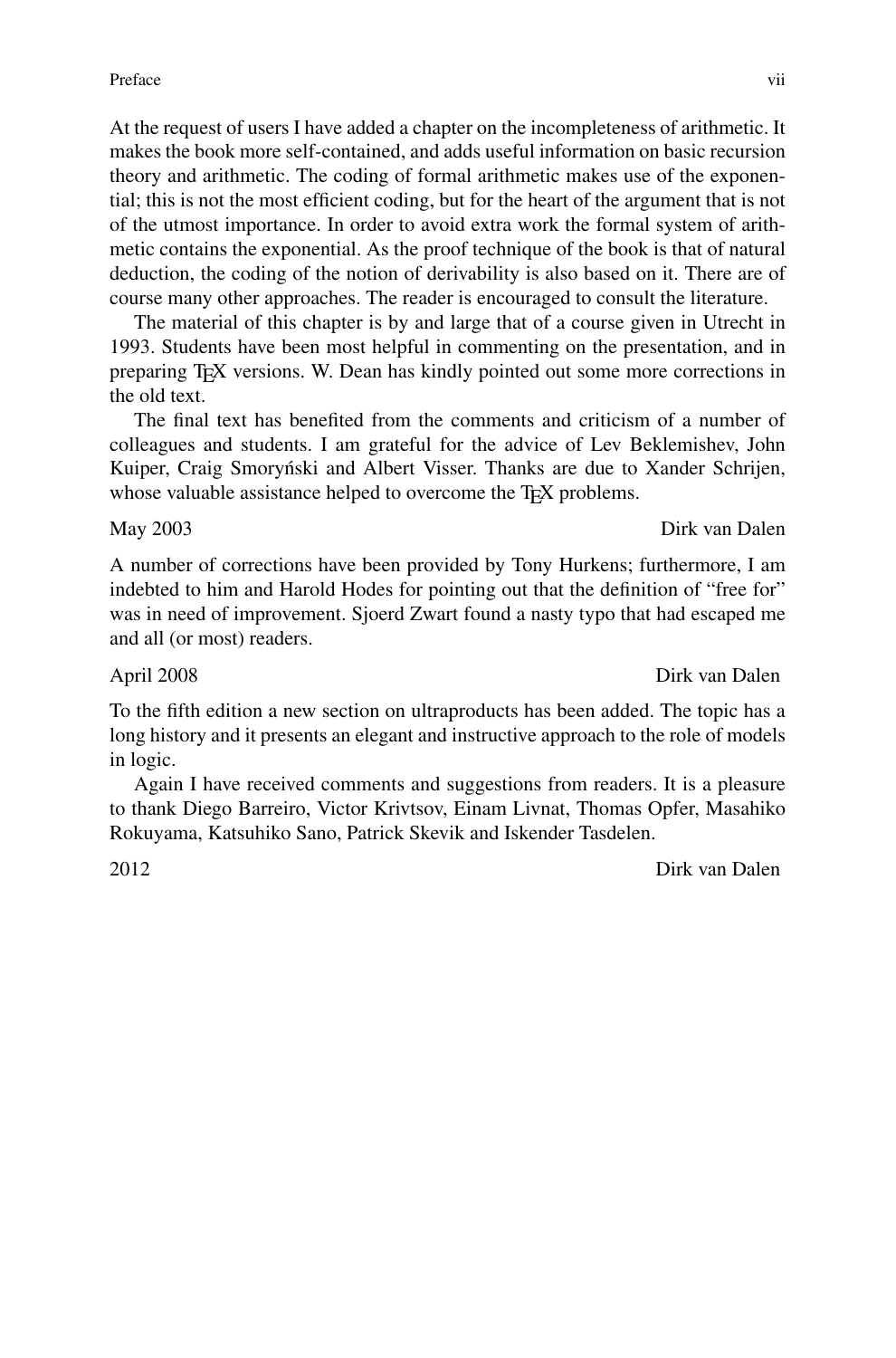## **Contents**

| 1            |                                                                                                                                                                                                                         | $\mathbf{1}$                                                   |
|--------------|-------------------------------------------------------------------------------------------------------------------------------------------------------------------------------------------------------------------------|----------------------------------------------------------------|
| $\mathbf{2}$ | 2.1<br>2.2.<br>Some Properties of Propositional Logic<br>2.3<br>2.4<br>2.5<br>2.6                                                                                                                                       | 5<br>5<br>15<br>20<br>29<br>38<br>46                           |
| 3            | 3.1<br>3.2<br><b>Structures</b><br>The Language of a Similarity Type $\dots \dots \dots \dots \dots \dots$<br>3.3<br><b>Semantics</b><br>3.4<br>Simple Properties of Predicate Logic<br>3.5<br>3.6<br>3.7<br>3.8<br>3.9 | 53<br>53<br>54<br>56<br>64<br>68<br>77<br>78<br>86<br>91<br>93 |
| 4<br>5       | 4.1<br>Compactness and Skolem-Löwenheim 104<br>4.2<br>4.3<br>Skolem Functions or How to Enrich Your Language 127<br>4.4<br>4.5                                                                                          | 97<br>97                                                       |
| 6            | 6.1                                                                                                                                                                                                                     |                                                                |